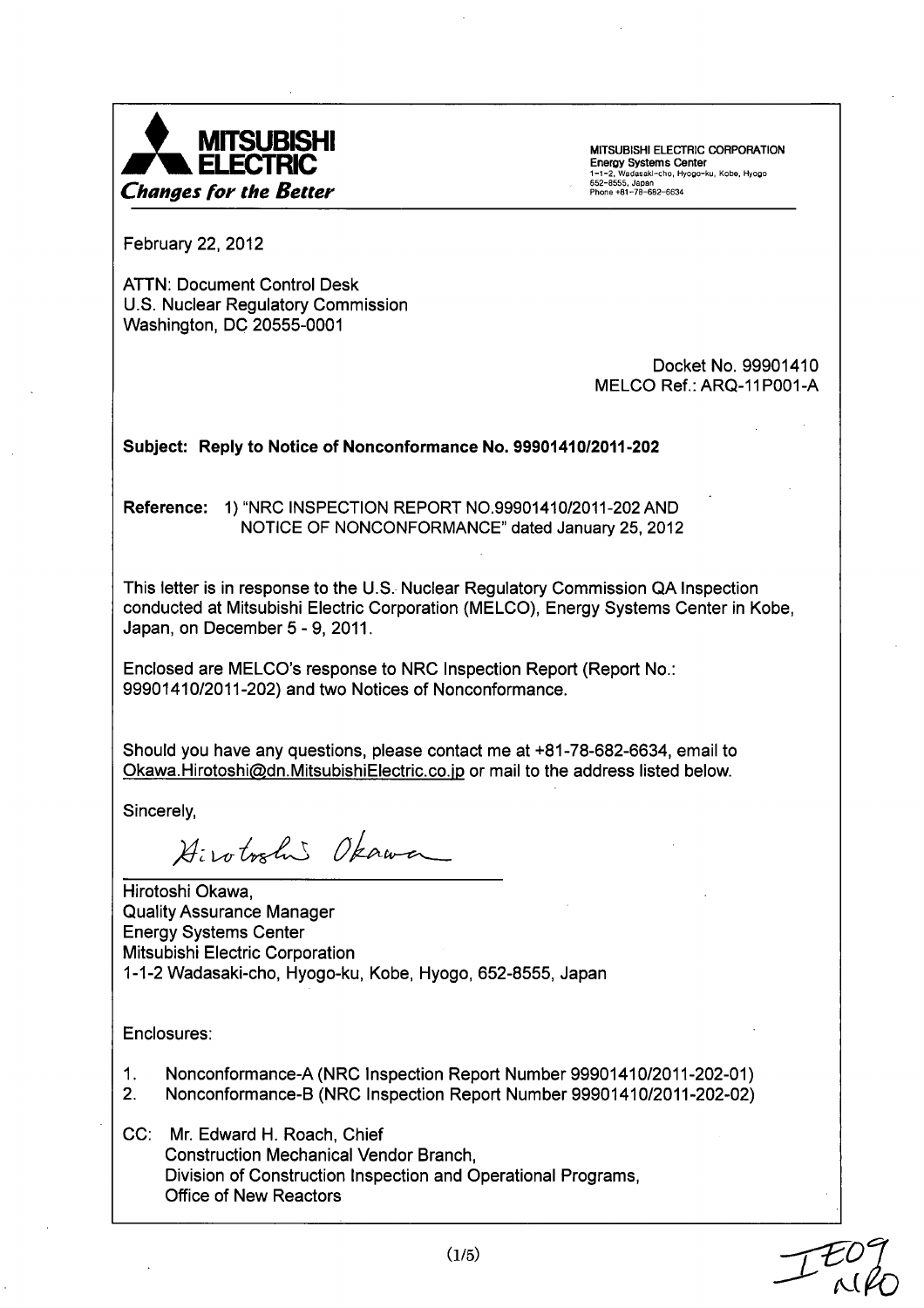# Enclosure **I**

## Nonconformance-A (NRC Inspection Report Number 99901410/2011-202-01)

### NRC Statement of Nonconformance

Criterion Xl, "Test Control, Procedures, and Drawings," of Appendix B, "Quality Assurance Criteria for Nuclear Power Plants and Fuel Reprocessing Plants," to Title 10 of the Code of Federal Regulations (10 CFR) Part 50, "Domestic Licensing of Production and Utilization Facilities," states, in part, that "a test program shall be established to assure that all testing required to demonstrate that structures, systems, and components will perform satisfactorily in service is identified and performed... and that test results shall be documented and evaluated to assure that test requirements have been satisfied."

ESC Procedure **N-GOOO,** "Quality Manual for U.S. Nuclear Facility Applications," Revision J, dated April, 2011, Section 11, "Test Control", states, in part, that "Tests shall be performed and the results documented in accordance with appropriate technical requirements, codes, and standards."

Contrary to the above requirements, MELCO could not provide documented objective evidence to demonstrate that the Mitsubishi Electric Total Advanced Controller (MELTAC) burn-in tests were performed. Specifically, JEXU-1022-6301-P, "MELTAC Platform Re-Evaluation Program [MRP] Report," Revision 2, dated December 1, 2011 states that the MELTAC platform satisfied the criteria contained in EPRI-107330 "Generic Requirements Specification for Qualifying Commercially Available PLC for Safety-Related Applications in Nuclear Power Plants," which includes burn-in tests to detect early failures that would corrupt the qualification test results. However, through the review of the MRP report and associated documentation, the NRC inspectors determined that MELCO did not have sufficient objective evidence to demonstrate that the MELTAC burn-in tests were performed.

### **1.** Reason for the noncompliance

Since burn-in tests are not required for the systems supplied to customers in Japan, there was no procedure that required documentation of the test results.

As a result, the burn-in test results were not documented, and the MRP Report Rev 2 only stated that "Though the test results are not documented we interviewed test personnel to confirm that the 352 hour burn in was performed as part of the integration test".

### 2. Corrective steps that have been taken and the results achieved

MELCO issued an internal Corrective Action Request (CAR: Document Number: ARQ-11D015-A) in order to:

- Revise N series of ESC Procedures and relevant instructions to specify that burn-in tests shall be performed and that the results shall be documented, to ensure the burn-in tests are performed before the testing process, and
- Incorporate the above in the MRP Report.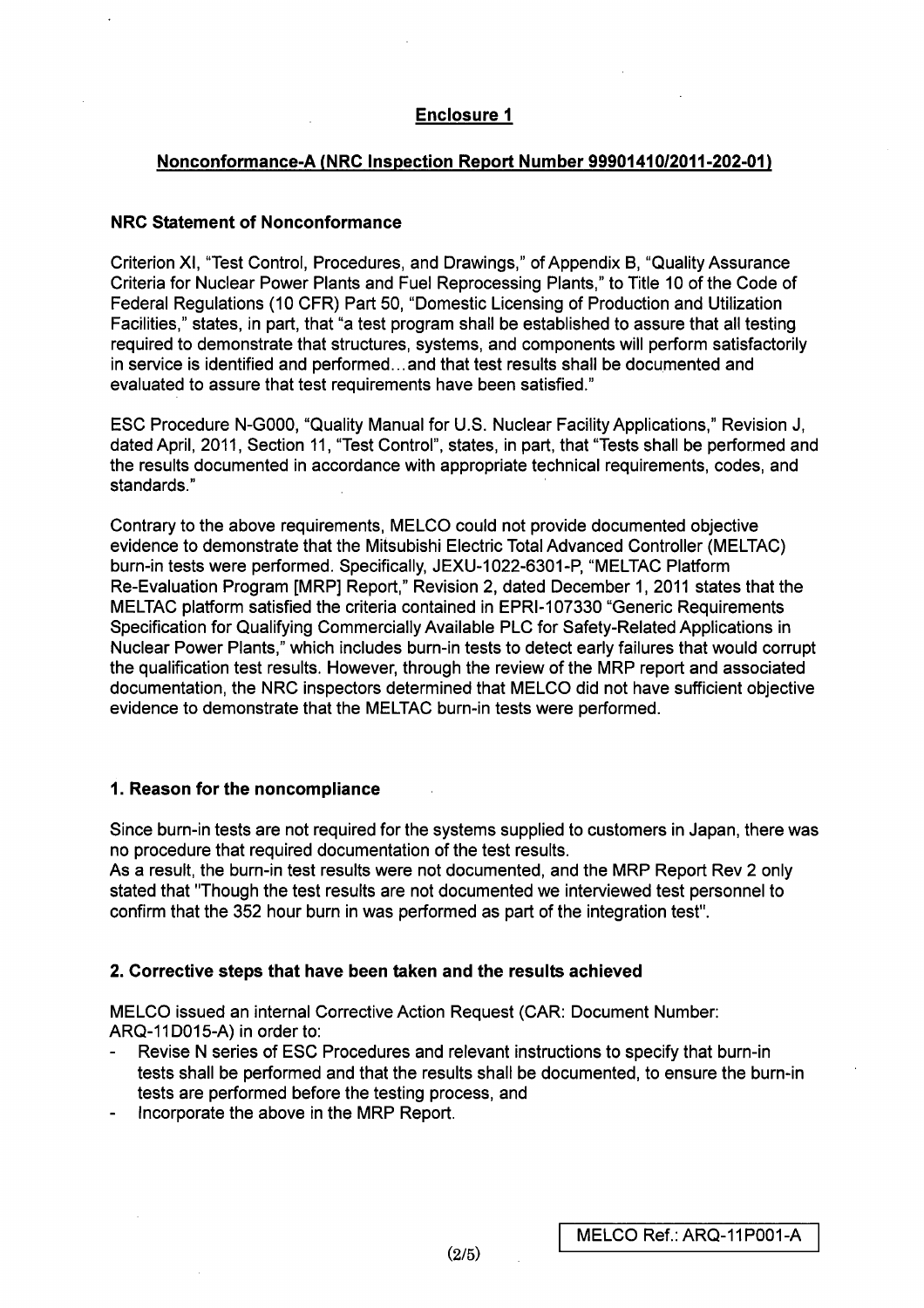### **3.** Corrective steps that will be taken to avoid noncompliance

**MELCO** will revise the N series of ESC Procedures and relevant instructions to specify that burn-in tests shall be performed and documented. In addition, MELCO will train and indoctrinate personnel involved in developing test specifications for the MELTAC Platform concerning this requirement

### 4. Date when the corrective action will be completed

Full completion of the corrective action will be achieved by April 27, 2012.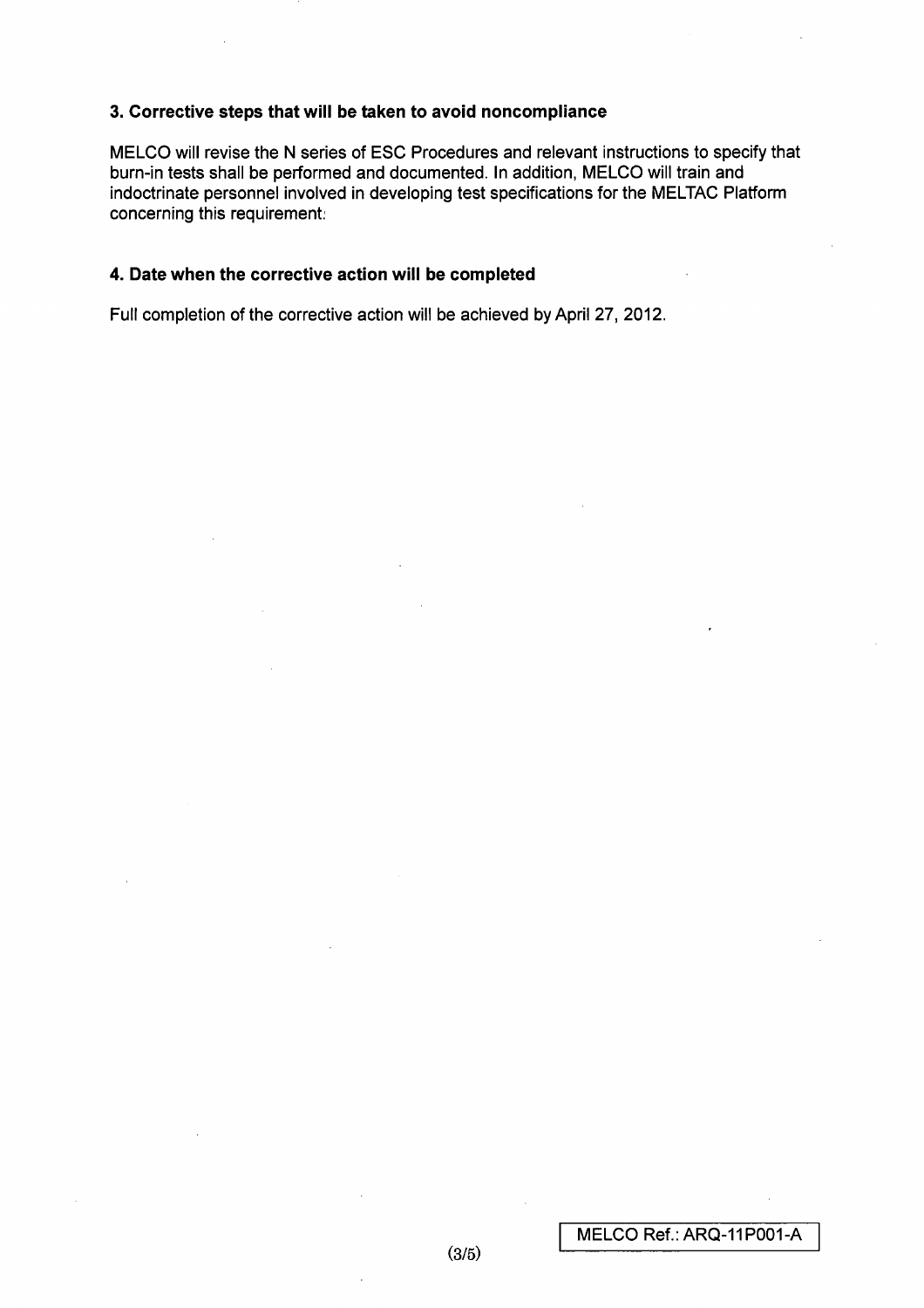### Enclosure 2

### Nonconformance-B (NRC Inspection Report Number 99901410/2011-202-02)

#### NRC Statement of Nonconformance

Criterion V, "Instructions, Procedures and Drawings," of Appendix B to 10 CFR Part 50 states, in part, that "activities affecting quality shall be prescribed by documented instructions, procedures, or drawings, of a type appropriate to the circumstances and shall be accomplished in accordance with these instructions, procedures, or drawings."

ESC Procedure **N-GOOO,** Revision J, states, in part, that "procedures for design control shall be established to ensure that applicable design inputs such as applicable regulations, standards, codes, and customer requirements are correctly translated into design outputs, such as drawings, specifications, calculations, and procedures."

ESC Procedure N-0314, "Requirement Specification Procedure (NQA-1)," Revision D, Section 5.5.1(3) requires that a Requirement Specification describes "requirements including laws/regulation, guidelines, codes, standards, safety analysis report, NRC's safety evaluation report, and supplements thereto," and "Technical Specifications, Regulatory Guides, Code of Federal Regulations, NRC bulletins, circulars, notices and generic letters, and commitments in correspondence with NRC."

Contrary to the above requirements, MELCO did not adequately and completely describe the applicable regulatory requirements contained in JEXU-1021-1010, "Safety System Digital Platform MELTAC-N plus S System Specification," Revision D. Specifically, JEXU-1024-1010 did not describe the applicable NRC regulatory requirements that were included in the MELTAC Update Project Plan, JEXU-1028-1001, "Safety System Platform MELTAC N plus S Update Project Project Plan," Revision A.

### **1.** Reason for the noncompliance

There was a lack of understanding that incorporation of the regulatory requirements into the Platform Specification (this document is called as "System Specification" in the document in question, however, hereinafter referred to as "Platform Specification") need to be verified and demonstrated.

Since the standards such as IEEE standards, endorsed by the requirements of the platform, are appropriately incorporated into the Platform Specification, MELCO understood that the evidence for traceability to those standards would be sufficient to demonstrate compliance with these requirements. As a result, there was no direct evidence to demonstrate traceability to these requirements.

### 2. Corrective steps that have been taken and the results achieved

MELCO issued an internal Corrective Action Request (CAR: Document Number: ARQ-11D014-A) to implement the following:

 $\sim$ 

- (a) identify specific provisions of the regulatory requirements applicable to the MELTAC platform to be used as design inputs of the Update Project, as well as demonstrate how those provisions are incorporated into the Platform Specification, and
- (b) remove commitments to specific regulatory requirements from the MELTAC Update Project Plan and replace with a commitment to the MELTAC Platform Technical Report, where regulatory commitments are specified.

MELCO Ref.: ARQ-11P001-A